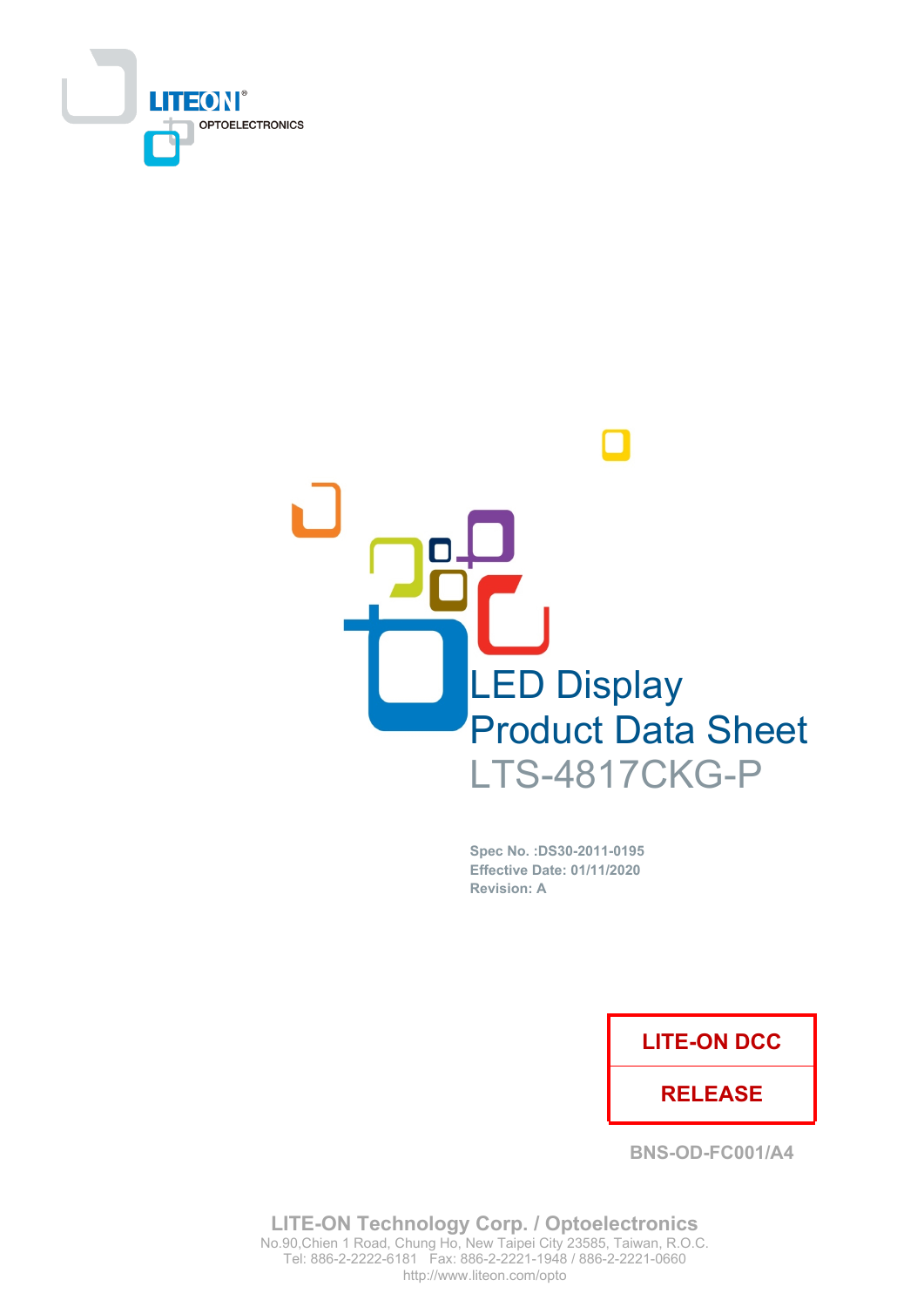

## **LED DISPLAY LTS-4817CKG-P**

# **LED DISPLAY**

## **LTS-4817CKG-P**

| <b>Rev</b>                                   | <b>Description</b>                                                       | By        | <b>Date</b> |  |  |
|----------------------------------------------|--------------------------------------------------------------------------|-----------|-------------|--|--|
| 01                                           | Preliminary Spec.                                                        | Eason Lin | 09/23/2010  |  |  |
| 02                                           | 2.1 Modify packing dimension<br>2.2 Modify recommended soldering pattern | Reo Lin   | 09/21/2011  |  |  |
|                                              |                                                                          |           |             |  |  |
|                                              |                                                                          |           |             |  |  |
|                                              |                                                                          |           |             |  |  |
|                                              |                                                                          |           |             |  |  |
|                                              |                                                                          |           |             |  |  |
| Above data for PD and Customer tracking only |                                                                          |           |             |  |  |
|                                              | NPPR Received and Upload on System                                       | Reo Lin   | 09/21/2011  |  |  |
| A                                            | Update Packing spec. in page 10                                          | Reo Lin   | 01/06/2020  |  |  |
|                                              |                                                                          |           |             |  |  |

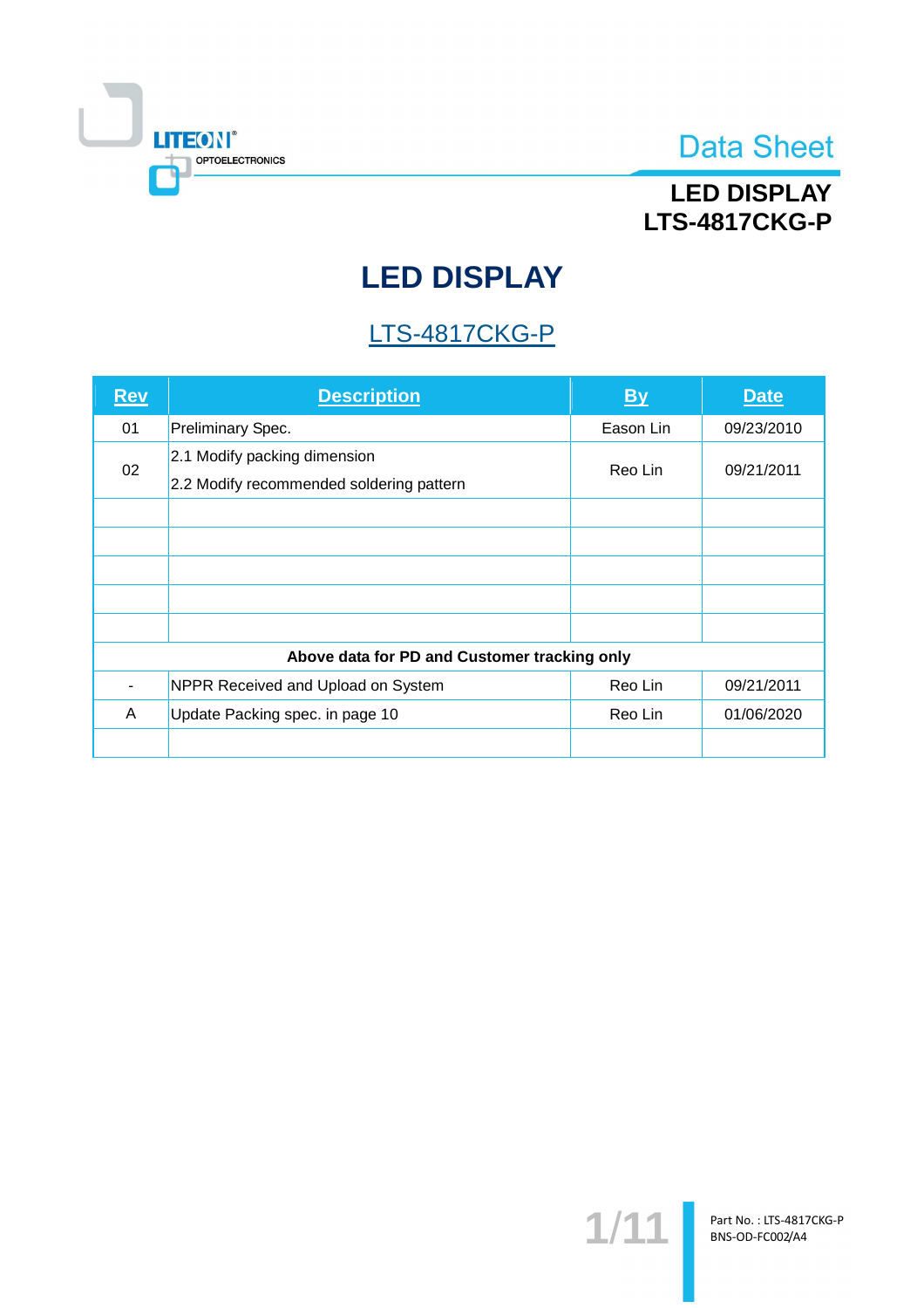

## **LED DISPLAY** LTS-4817CKG-P

### 1. Description

The LTS-4817CKG-P is a 0.39 inch (10.0mm) digit height single digit SMD display. This device uses AS-AllnGap Green LED chips (AllnGap epi on GaAs substrate). The display has gray face and white segments and suitable for reverse mount assembly.

### 1.1 Features

- 0.39 inch (10.0 mm) DIGIT HEIGHT
- CONTINUOUS UNIFORM SEGMENTS
- LOW POWER REQUIREMENT
- EXCELLENT CHARACTERS APPEARANCE
- HIGH BRIGHTNESS & HIGH CONTRAST
- WIDE VIEWING ANGLE
- SOLID STATE RELIABILITY
- CATEGORIZED FOR LUMINOUS INTENSITY.
- LEAD-FREE PACKAGE(ACCORDING TO ROHS)

### 1.2 Device

| <b>Part No</b> | <b>Description</b> |
|----------------|--------------------|
| AllnGaP Green  | Common Anode       |
| LTS-4817CKG-P  | Rt. Hand Decimal   |

 $2/$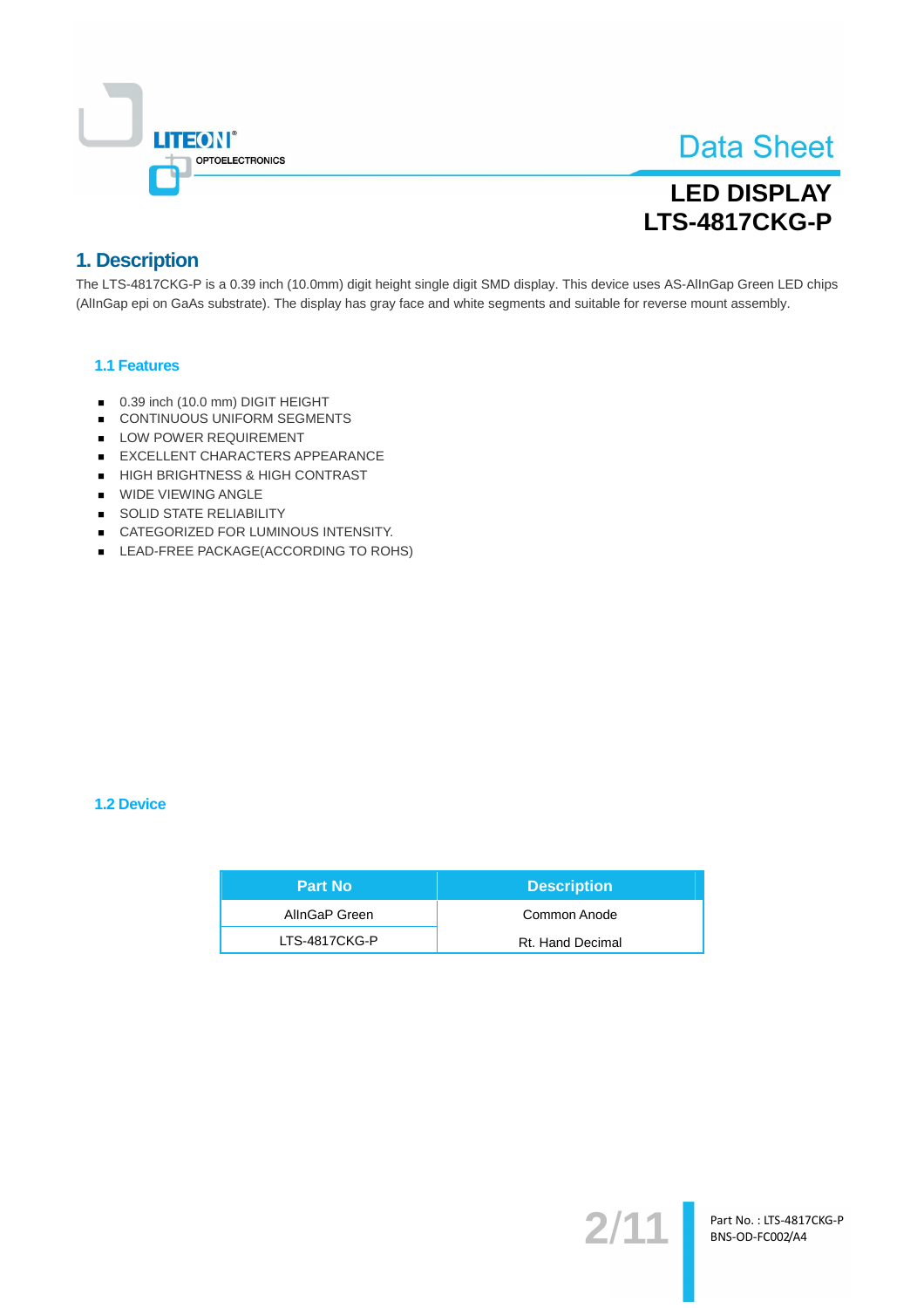

## **LED DISPLAY LTS-4817CKG-P**

### **2. Package Dimensions**



#### Notes:

- 1. All dimensions are in millimeters. Tolerances are ±0.25 mm (0.01") unless otherwise noted
- 2. Foreign material on segment ≤10mil
- 3. Ink contamination (surface)  $\leq$  20mils
- 4. Bubble in segment  $\leq 10$ mil
- 5. Bending  $\leq 1\%$  of reflector length
- 6. Plastic pin's burr max is 0.14 mm

 $3/1$ <sup>.</sup>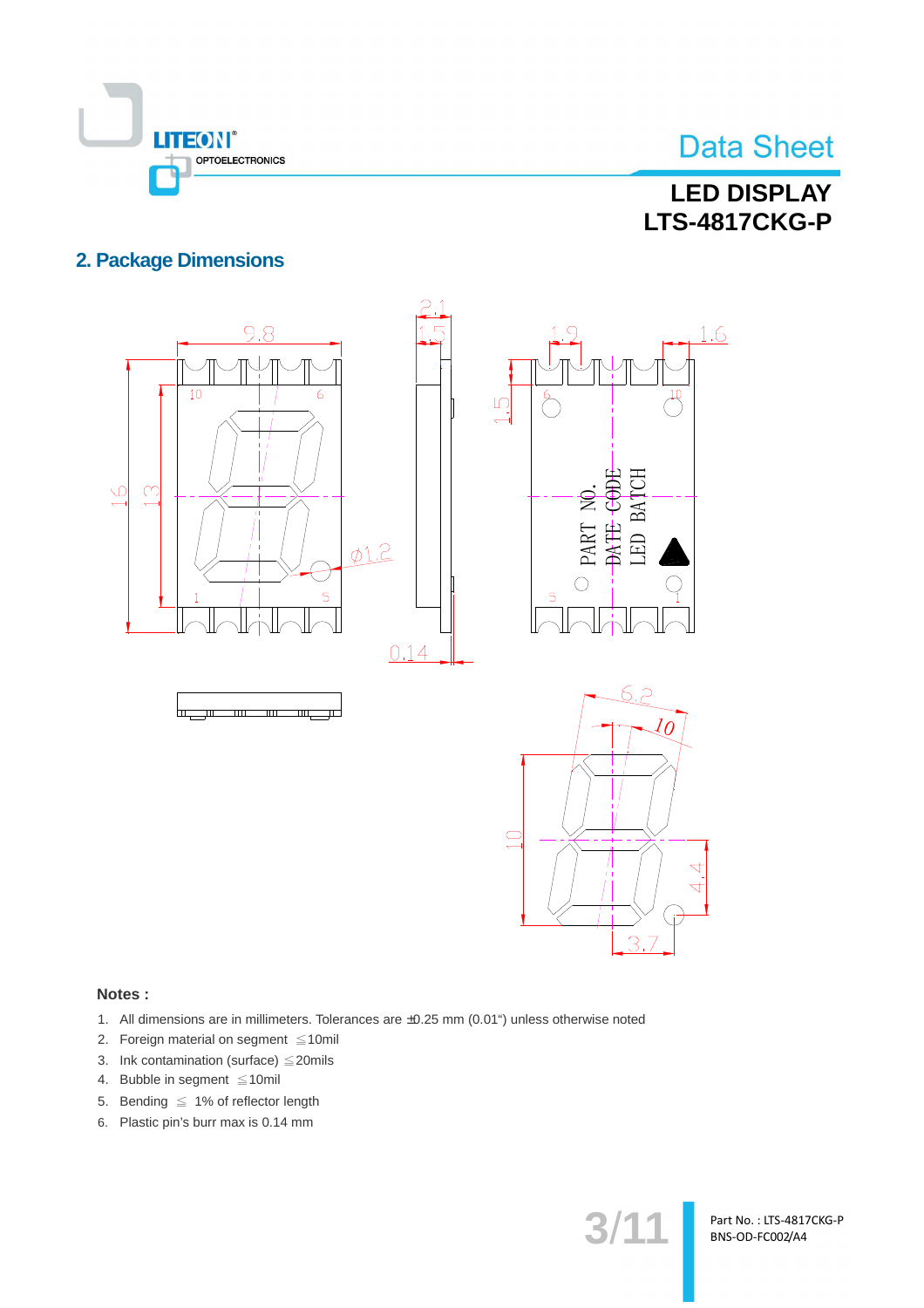

**LED DISPLAY LTS-4817CKG-P** 

### 3. Internal Circuit Diagram



## **4. Pin Connection**

| <b>No</b>      | <b>Connection</b> |
|----------------|-------------------|
| 1              | CATHODE E         |
| 2              | CATHODE D         |
| 3              | COMMON ANODE      |
| 4              | CATHODE C         |
| 5              | CATHODE DP        |
| 6              | CATHODE B         |
| $\overline{7}$ | CATHODE A         |
| 8              | COMMON ANODE      |
| 9              | CATHODE F         |
| 10             | CATHODE G         |

 $\blacktriangle$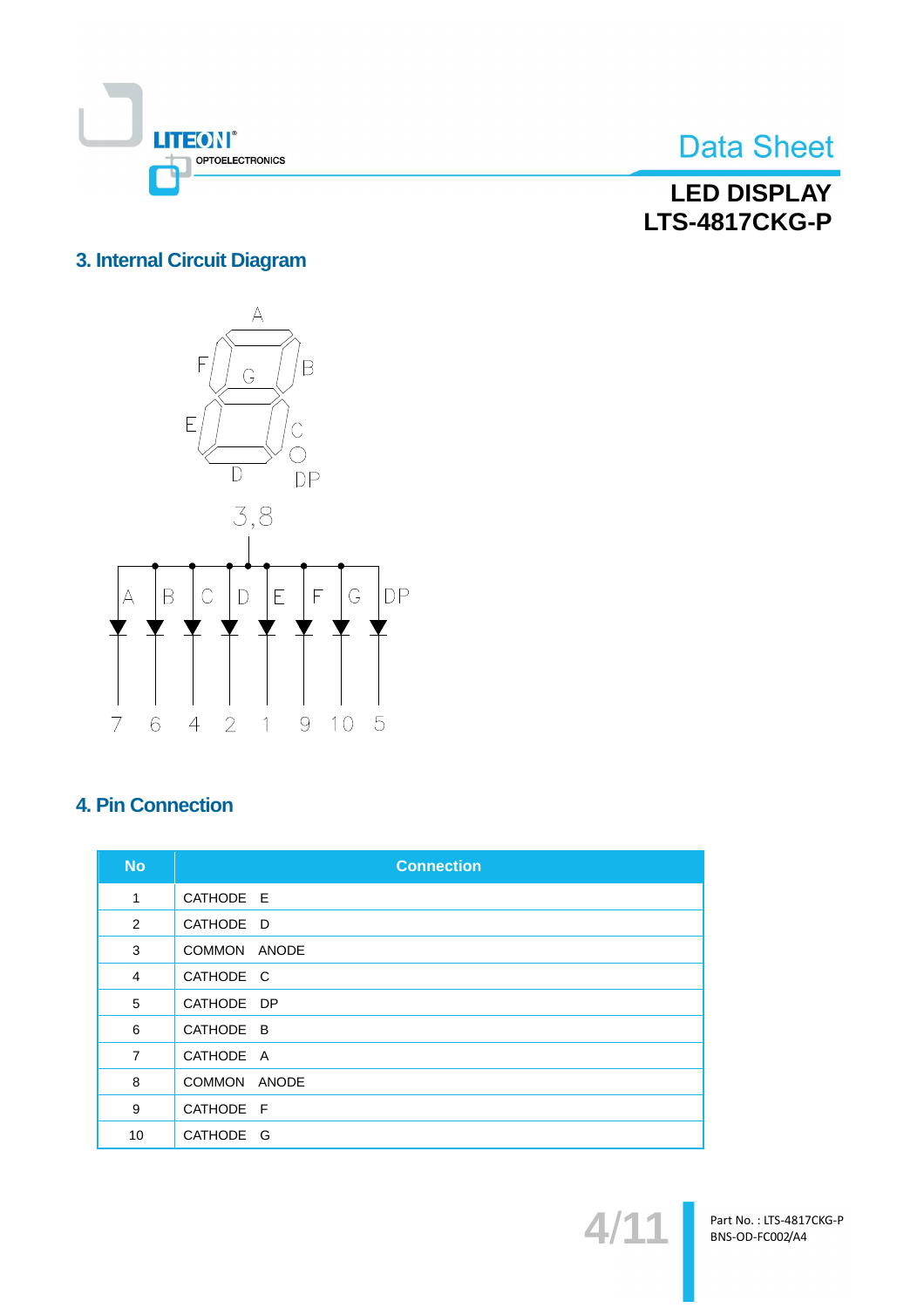

## **LED DISPLAY LTS-4817CKG-P**

### **5. Rating and Characteristics**

### 5.1. CHIP LED Absolute Maximum Rating at Ta=25°C

| <b>Parameter</b>                                                                       | <b>Maximum Rating</b> | <b>Unit</b> |
|----------------------------------------------------------------------------------------|-----------------------|-------------|
| Power Dissipation Per Segment                                                          | 70                    | mW          |
| Peak Forward Current Per Segment<br>(1/10 Duty Cycle, 0.1ms Pulse Width)               | 60                    | mA          |
| <b>Continuous Forward Current Per Segment</b><br>Derating Linear From 25°C Per Segment | 25<br>0.28            | mA<br>mA/C  |
| <b>Operating Temperature Range</b>                                                     | $-35C$ to $+105C$     |             |
| Storage Temperature Range                                                              | -35 $C$ to +105 $C$   |             |
|                                                                                        |                       |             |

Iron Soldering Conditions: 1/16 inch Below Seating Plane for 3 Seconds at 260°C

### 5.2. Chip LED Electrical / Optical Characteristics at Ta=25°C

| <b>Parameter</b>                                          | <b>Symbol</b>    | MIN. | TYP. | MAX. | <b>Unit</b> | <b>Test Condition</b> |
|-----------------------------------------------------------|------------------|------|------|------|-------------|-----------------------|
| Average Luminous Intensity Per Segment                    | IV               | 160  | 500  |      | μcd         | $IF = 1mA$            |
|                                                           |                  |      | 5500 |      | μcd         | $IF = 10mA$           |
| Peak Emission Wavelength                                  | $\lambda$ p      |      | 571  |      | nm          | $IF = 20mA$           |
| Spectral Line Half-Width                                  | $\Delta \lambda$ |      | 15   |      | nm          | $IF = 20mA$           |
| Dominant Wavelength                                       | $\lambda$ d      |      | 572  |      | nm          | $IF = 20mA$           |
| Forward Voltage Per Chip                                  | <b>VF</b>        |      | 2.05 | 2.6  | $\vee$      | $IF = 20mA$           |
| Reverse Current Per Segment <sup>(*2)</sup>               | IR.              |      |      | 100  | μA          | $VR=5V$               |
| Luminous Intensity Matching Ratio<br>(Similar Light Area) | $IV-m$           |      |      | 2:1  |             | $IF = 1mA$            |

### Notes:

1. Luminous intensity is measured with a light sensor and filter combination that approximates the CIE (Commission International De L'Eclariage) eye-response curve

 $5'$ 

- 2. Reverse voltage is only for IR test. It cannot continue to operate at this situation
- 3. Cross talk specification  $\leq 2.5\%$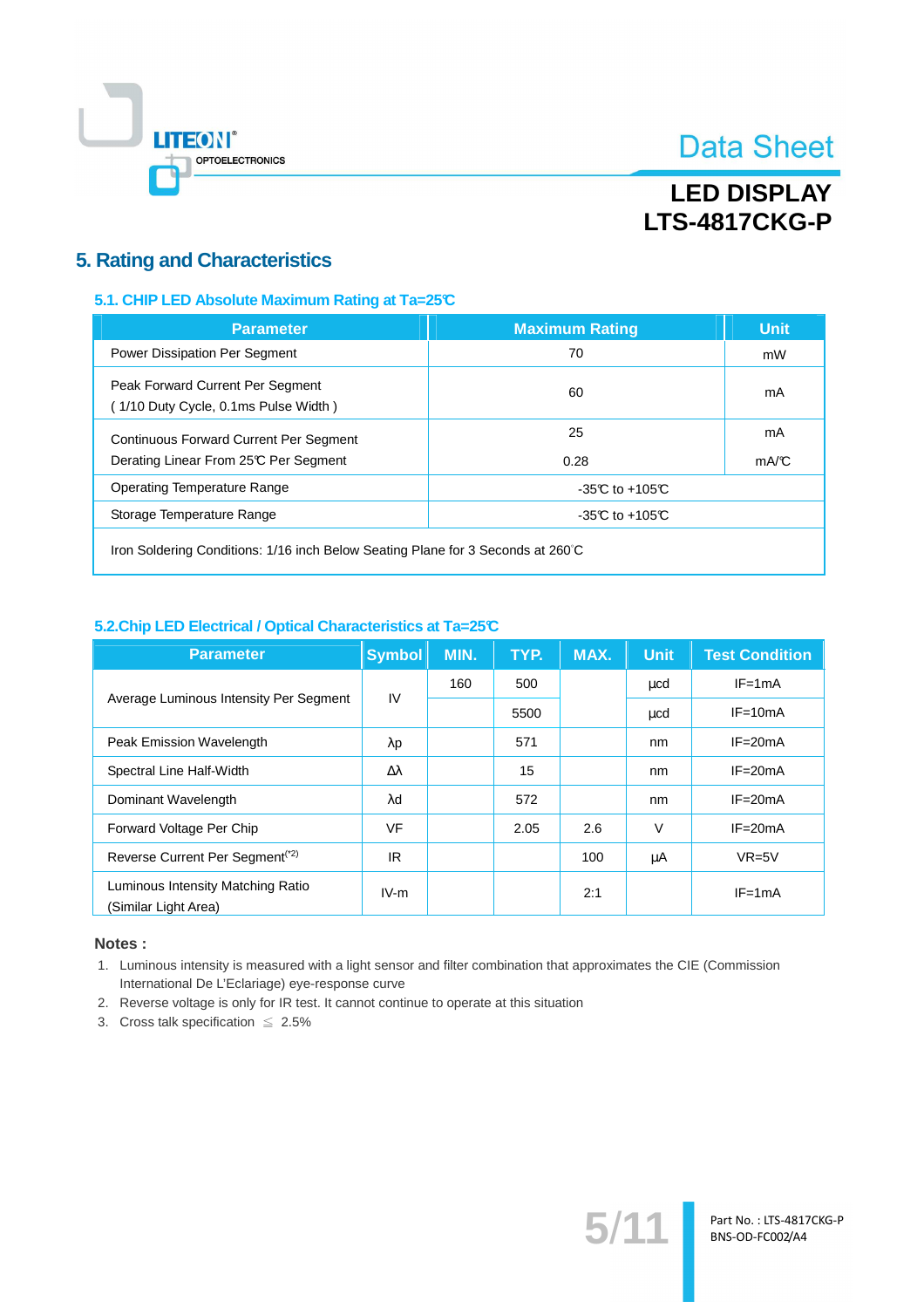

## **LED DISPLAY LTS-4817CKG-P**

### 5.3. Typical Electrical / Optical Characteristics Curves



NOTE : KG=AllnGaP Green

Part No.: LTS-4817CKG-P BNS-OD-FC002/A4

 $3/1$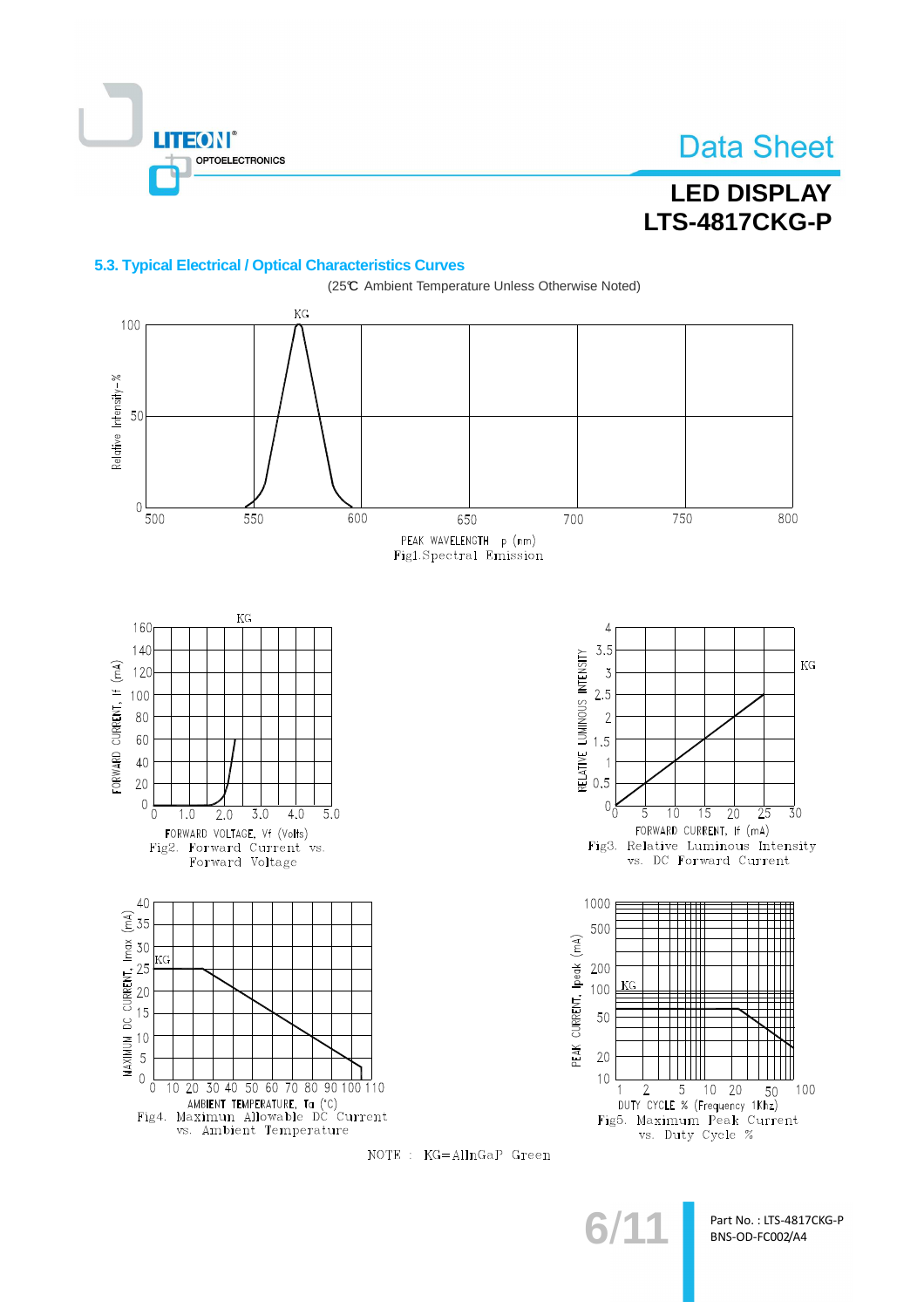

Part No.: LTS-4817CKG-P BNS-OD-FC002/A4

# **LED DISPLAY LTS-4817CKG-P**

### **6. SMT SOLDERING INSTRUCTION**

(Number of reflow process shall be less than 2 times, and cooling process to normal temperature is required between the first and the second soldering process)



#### Notes:

1. Recommended soldering condition

| Reflow Soldering (Two times only) |                 | Soldering Iron (One time only) |            |  |
|-----------------------------------|-----------------|--------------------------------|------------|--|
| Pre-heat:                         | $120 - 150$ °C. | Temperature                    | 300°C Max. |  |
| Pre-heat time:                    | 120sec. Max.    | Soldering time                 | 3sec. Max. |  |
| Peak temperature:                 | 260℃ Max.       |                                |            |  |
| Soldering time:                   | 5sec. Max.      |                                |            |  |

2. Number of reflow process shall be less than 2 times, and cooling process to normal temperature is required between the first and the second soldering process.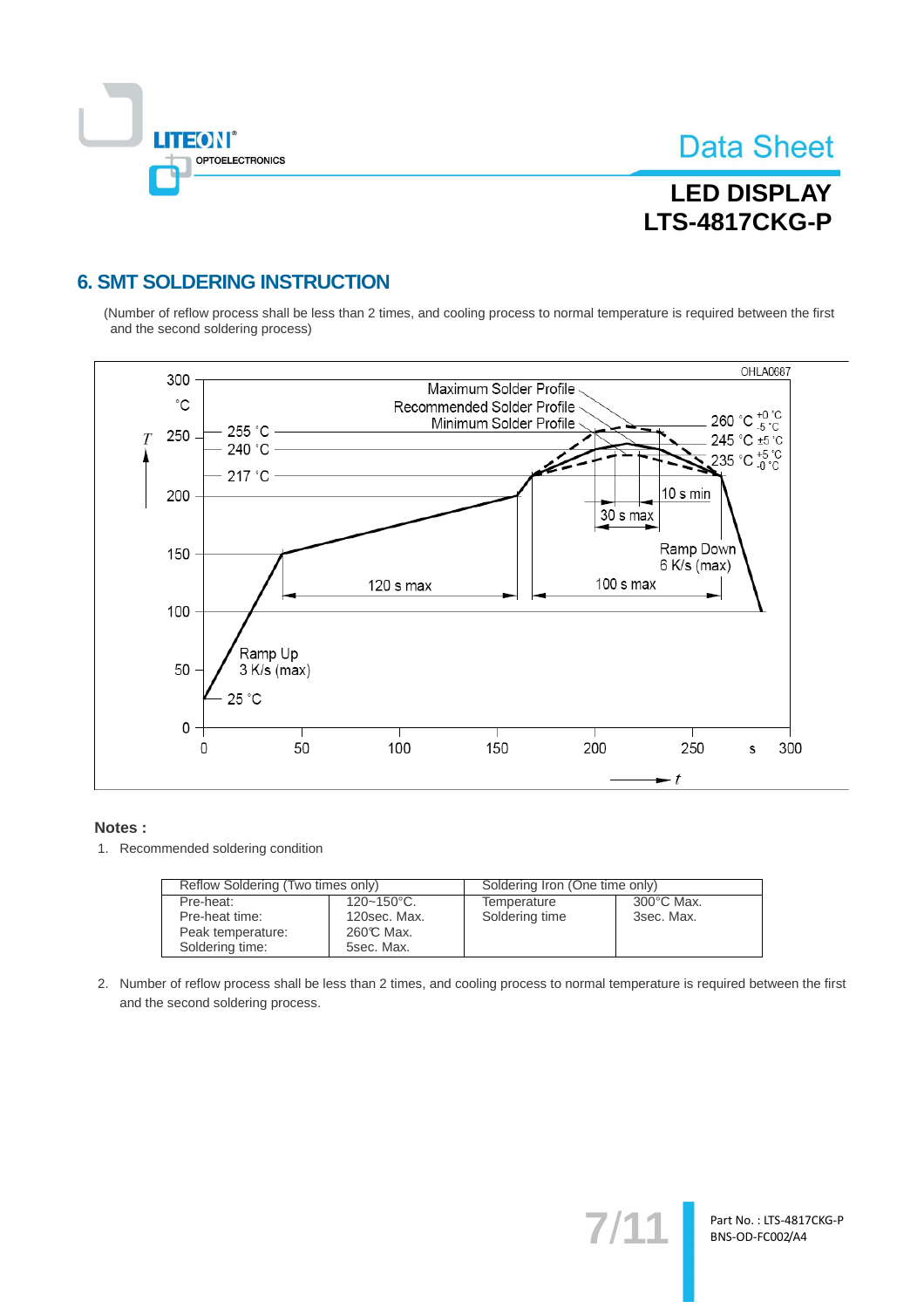



## **LED DISPLAY LTS-4817CKG-P**

### 7. Recommended Soldering Pattern



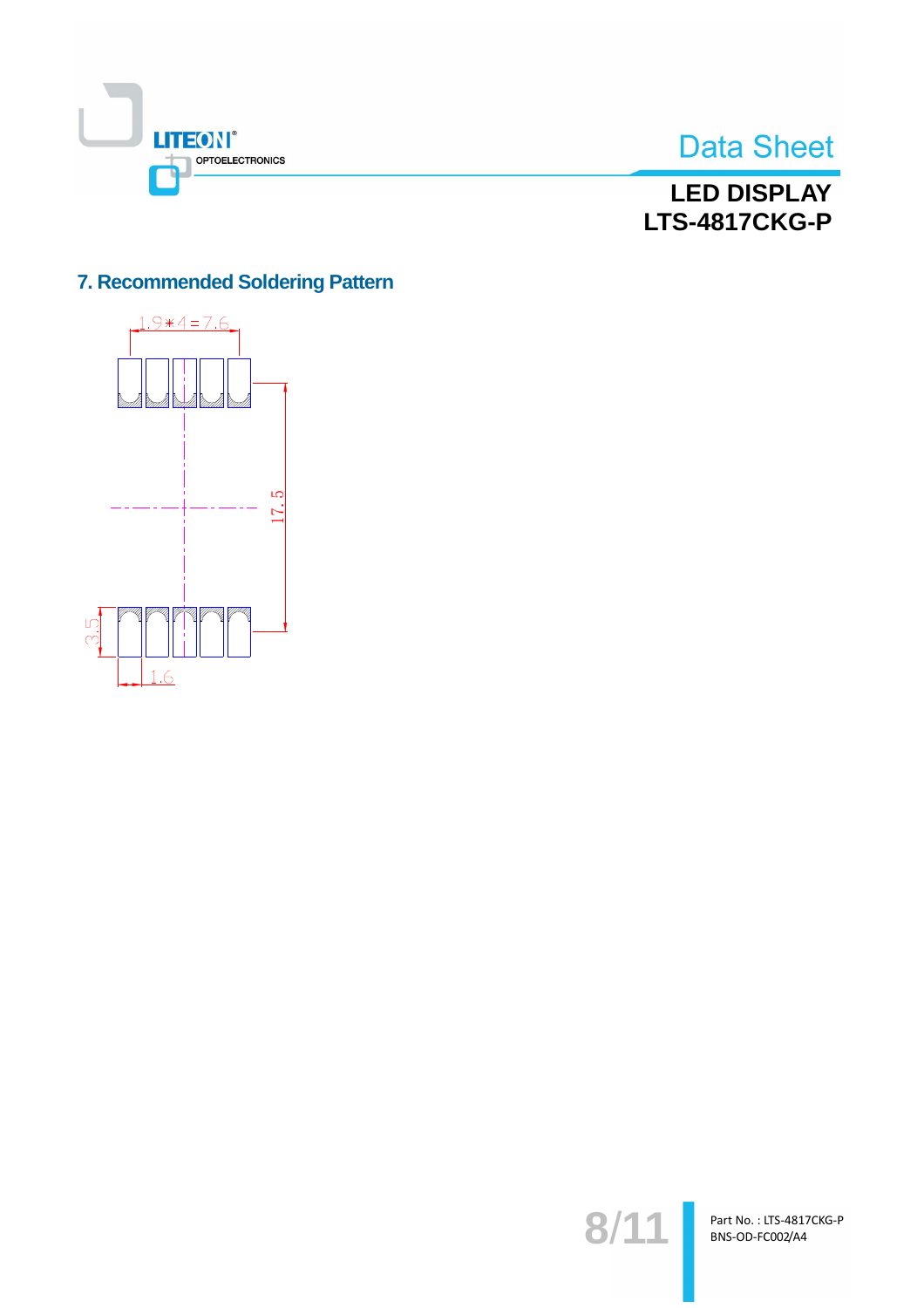

## **LED DISPLAY LTS-4817CKG-P**

### **8. Packing Specification**

### **8.1. Packing Reel Dimensions**







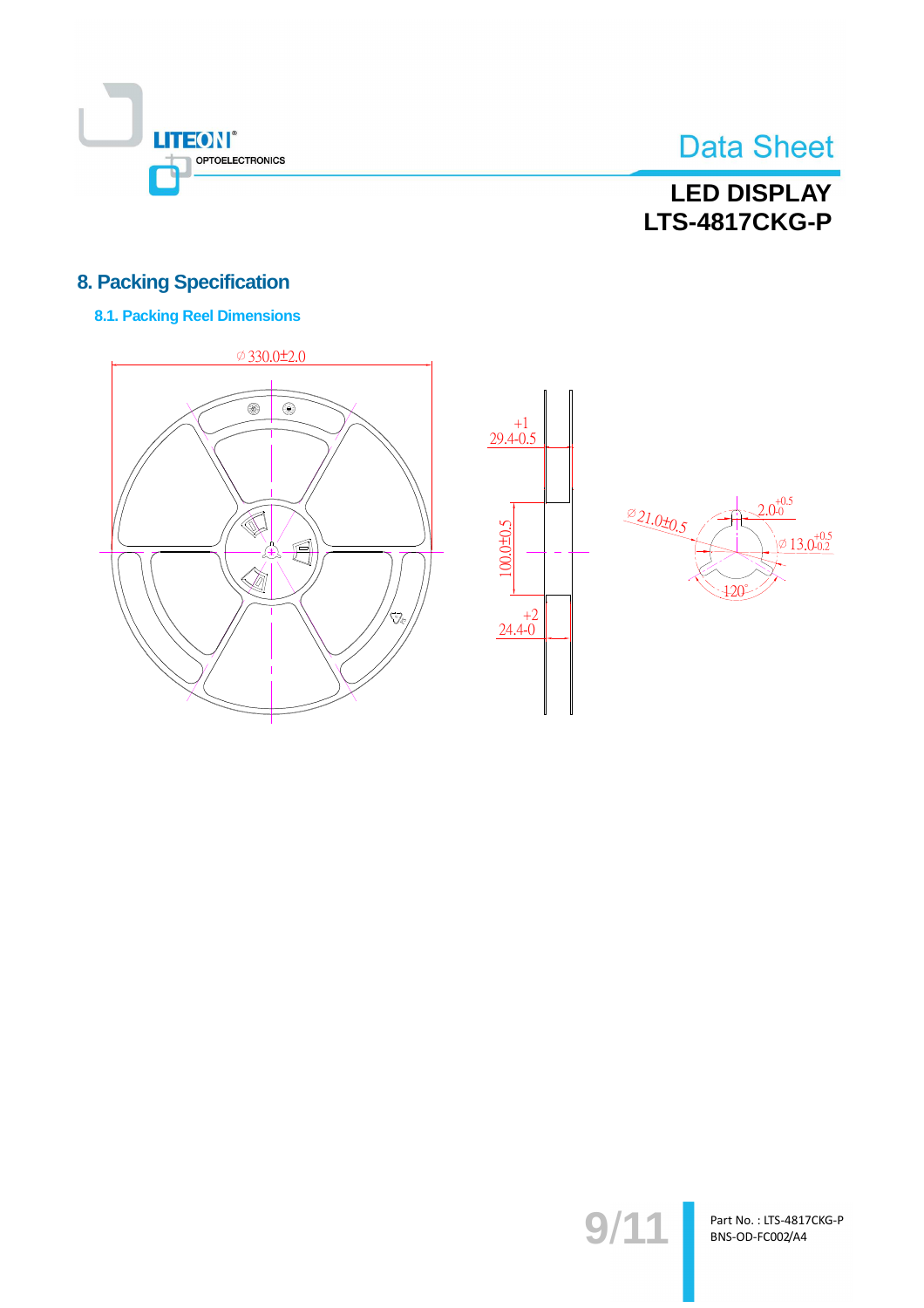

# **LED DISPLAY LTS-4817CKG-P**

### **8.2. Packing Carrier Dimensions**



- 1. 10 sprocket hole pitch cumulative tolerance  $\pm 0.20$ .
- 2. Carrier camber is within 1 mm in 250 mm.<br>3. All dimensions meet EIA-481-C requirements.
- 
- 
- 
- 
- 4. Thickness :  $0.40\pm0.05$ mm.<br>
5. Packing length per 22" reel : 45.50 Meters.<br>
6. Component load per 13" reel : 800 pcs.<br>
7. Minimum packing quantity is 200 pcs for remainders

#### 8.3. Trailer part / Leader part



10